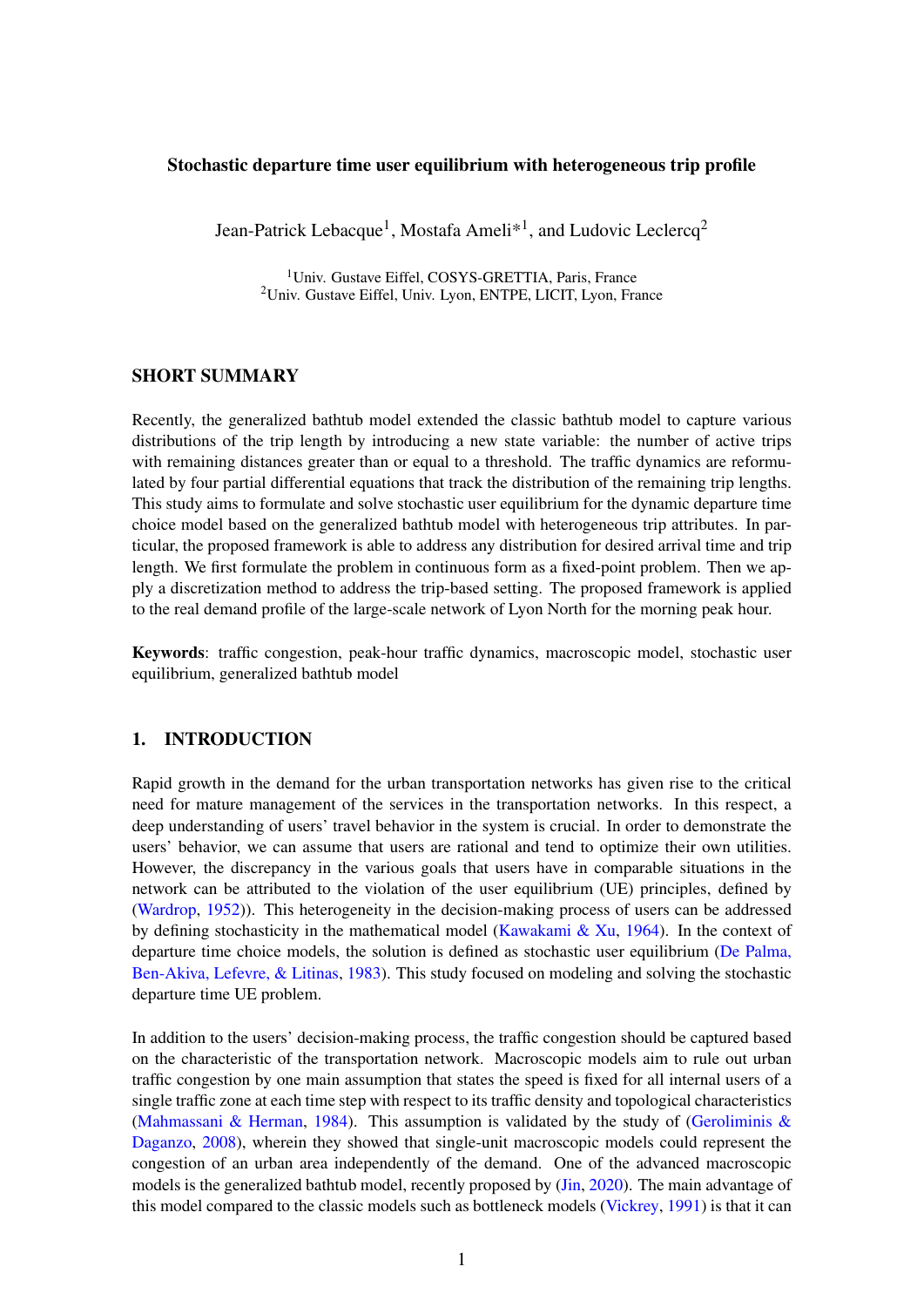capture the traffic dynamics for demand profiles with any distribution of trip length by introducing a new state variable: the number of active trips with remaining distances greater than or equal to a threshold. [\(Ameli, Faradonbeh, Lebacque, Abouee-Mehrizi, & Leclercq,](#page-6-5) [2021\)](#page-6-5) discussed the other advantage of the generalized bathtub model compared to the other macroscopic models.

The SUE model is addressed on the other macroscopic models (see, e.g., [\(Lim & Heydecker,](#page-6-6) [2005;](#page-6-6) [Wang, Szeto, Han, & Friesz,](#page-7-2) [2018;](#page-7-2) [Long, Yang, & Szeto,](#page-6-7) [2021;](#page-6-7) [Lamotte,](#page-6-8) [2018\)](#page-6-8)). In contrast, SUE is not yet formulated by the generalized bathtub model. The main advantage of using the generalized bathtub model will be the ability to consider any type of heterogeneity for the demand profile. Therefore, we aim to formulate and solve SUE for the departure time choice model based on the generalized bathtub model with heterogeneous trip attributes. In particular, we propose continuous and discrete models that are able to address any distribution for desired arrival time and trip length.

# 2. METHODOLOGY

### *The model.*

Let us recall the main elements of the model.

- *H*(*t*): the number of travellers in the system at time *t*, *t*  $\in$  [*O*,*T*]  $\subset$   $\mathcal{T}$ .
- This number is dis-aggregated wrt to desired arrival time  $t_a \in \mathcal{T}_a$  and remaining travel distance  $x \in \mathcal{X}$ . Thus  $K(t_a, x, t)$  denotes the density at time *t* wrt to desired arrival time  $t_a \in \mathcal{T}_a$  of travellers with remaining travel distance greater than  $x \in \mathcal{X}$ . By this definition

$$
H(t) = \int_{\mathcal{X}_a} K(t_a, 0, t) dt_a \tag{1}
$$

• *h(x)*: the initial number of travellers with remaining travel distance greater than  $x \in \mathcal{X}$ and  $k(t_a, x)$  (the initial distribution *K*) denote the initial conditions for *H* and *K*. Thus:

$$
h(x) = \int_{\mathcal{X}_a} k(t_a, x) dt_a \tag{2}
$$

- The total demand for trips has a density  $m(t_a, x) dt_a dx$ . A standing hypothesis is that the distribution of travellers wrt to trip length *x* is defined by an integrable bounded density function. On the other hand there may be a finite number of desired arrival times.
- The traffic assignment yields the distribution of traveller demand, which is denoted as  $f(t_a, x, t) dt_a dx dt$ , and expresses the departure time choice *t* of travellers, given their desired arrival time  $t_a$  and their trip length  $x$ .  $f$  constitutes the main unknown of the assignment problem. *f* satisfies to the following convex set of constraints  $(X)$ :

$$
(\mathcal{K}) \qquad \begin{array}{l} \int_{\mathcal{J}} f(t_a, x, t) dt = m(t_a, x) \\ f(t_a, x, t) \ge 0 \end{array} \tag{3}
$$

• The speed of travellers  $v(t)$  is uniform in the network, time-dependant and a function of the total number of travellers  $H(t)$ . Thus

<span id="page-1-0"></span>
$$
v(t) = V\left(H(t)\right) \tag{4}
$$

A standing hypothesis of the model is that the fundamental diagram *V* is bounded from above and below:  $0 < V_{min} \leq V \leq V_{max}$ .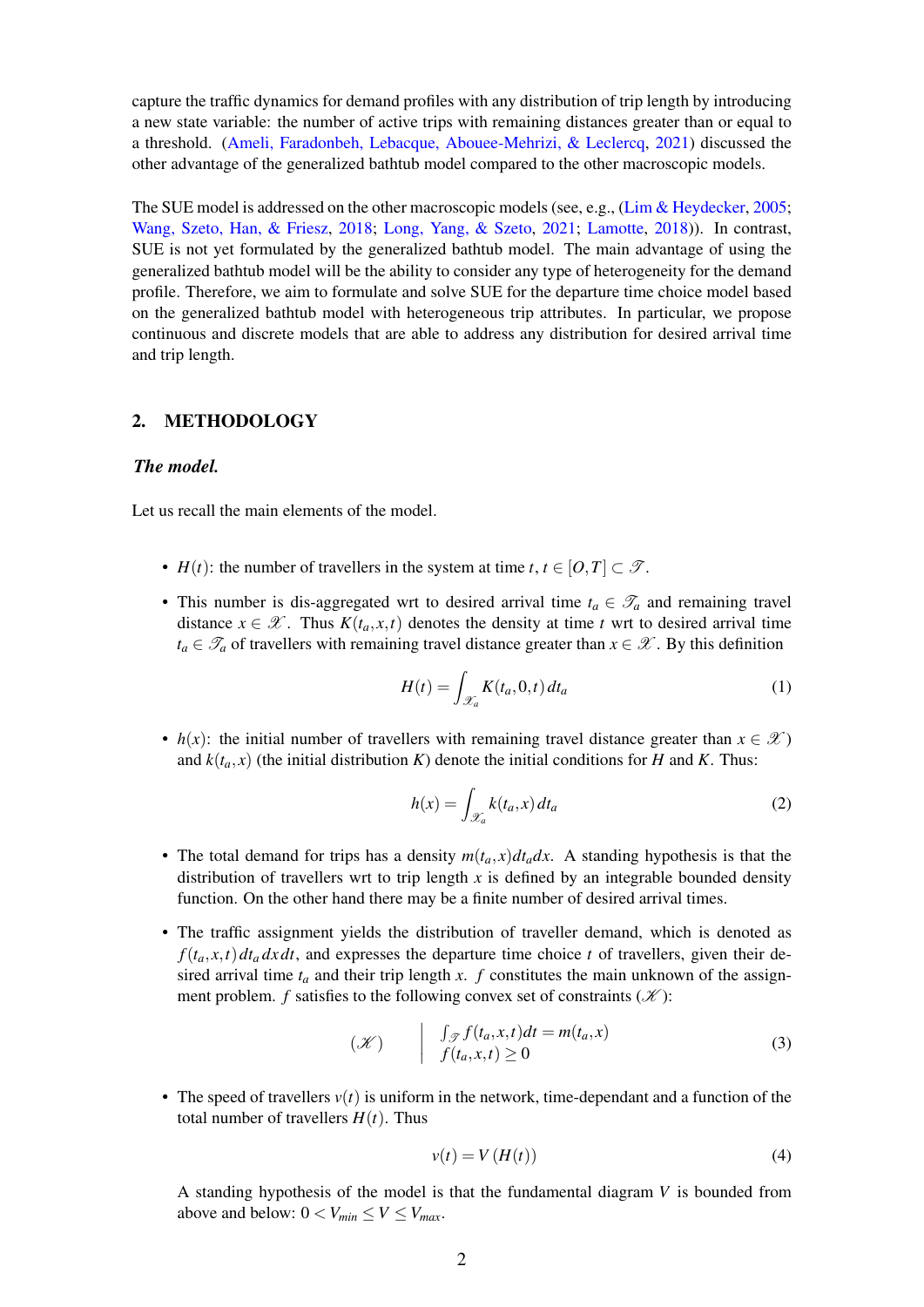Let us now describe the dynamics of *K*. They are described by the following system

<span id="page-2-0"></span>
$$
z(t) \stackrel{def}{=} \int_0^t dt V(H(t))
$$
\n
$$
K(t_a, x, t) = k(t_a, x + z(t)) + \int_0^t ds F(t_a, x + z(t) - z(s), s)
$$
\n
$$
F(t_a, x, t) = \int_x^\infty d\xi f(t_a, \xi, t)
$$
\n(5.3)

[\(5.](#page-2-0)2) expresses that *K* has initial value *k*, and has inflow rate at time *t*

 $\overline{\phantom{a}}$  $\overline{\phantom{a}}$  $\overline{\phantom{a}}$  $\overline{\phantom{a}}$  $\overline{\phantom{a}}$  $\overline{\phantom{a}}$  $\overline{\phantom{a}}$ 

$$
\int_x^\infty dx f(t_a,x,t).
$$

The outflow of the system results from travellers terminating their trip, when their remaining trip length is zero. By differentiating [\(5\)](#page-2-0) the following system results:

<span id="page-2-1"></span>
$$
\begin{vmatrix}\n\partial_t K - v(t) \partial_x K = f & (6.1) \\
v(t) = V(H(t)) \text{ and } H(t) = \int_{\mathcal{J}_a} dt_a K(t_a, 0, t) & (6.2) \\
K(t_a, x, 0) = k(t_a, x) \text{ the given initial condition} & (6.3)\n\end{vmatrix}
$$
\n(6)

Let us now describe the dynamics of *H*. They are described by the following system

$$
z(t) = \int_0^t dt V(H(t))
$$
(7.1)  
\n
$$
H(t) = h(z(t)) + \int_0^t ds \bar{F}(z(t) - z(s), s)
$$
(7.2)  
\n
$$
\bar{F}(x,t) = \int_{\mathcal{Z}_a} dt_a f(t_a, x, t)
$$
(7.3)

[\(7\)](#page-2-2) can be deduced from [\(5\)](#page-2-0) by setting  $x = 0$  in the latter and integrating it over  $t_a$ . It can be shown, adapting the classical Picard argument (refer to [\(Ameli, Faradonbeh, et al.,](#page-6-5) [2021\)](#page-6-5)) that [\(7\)](#page-2-2) admits a unique solution in *z* and *H* which depends continuously on the data and initial conditions. The reason for which it is possible to state an equation for  $H(t)$  is that the speed of traffic is considered uniform following  $(4)$ . The solution of  $(7)$  is denoted

<span id="page-2-5"></span>
$$
(7) \Longleftrightarrow \begin{array}{c} H = \mathcal{H}(f,h) \\ z = \mathcal{L}(f,h) \end{array} \tag{8}
$$

In the space of continuous functions,  $\mathcal H$  and  $\mathcal L$  are Lipschitz continuous wrt *h* and weak- continuous wrt *f* (recall that *f* is a bounded positive measure). (refer to to [\(Ameli, Faradonbeh, et al.,](#page-6-5) [2021\)](#page-6-5)).

Once [\(7\)](#page-2-2) has been solved, it is straightforward to calculate *K* by evaluating the integrals [\(5.](#page-2-0)2) and  $(5.3)$  $(5.3)$ .

#### *Stochastic dynamic user equilibrium.*

<span id="page-2-2"></span> $\bigg\}$  $\overline{\phantom{a}}$  $\overline{\phantom{a}}$  $\overline{\phantom{a}}$  $\overline{\phantom{a}}$  $\overline{\phantom{a}}$ 

The time at which a traveller entering the system at time *t* with trip length *x* can exit the system is denoted as  $TA(x,t)$  (arrival time) and is given by:

<span id="page-2-4"></span>
$$
TA(x,t) = z^{-1}(x + z(t))
$$
\n(9)

Indeed  $\overline{z}(TA(t)) - \overline{z}(t) = x$ . Thus the travel time is given by  $TA(x,t) - t$ . Given that  $v(t) \ge V_{min} \ge 0$ , it follows that  $z^{-1}$  is Lipschitz continuous and thus *TA* is also Lipschitz continuous.

The travel cost perceived by a traveller entering the system at time *t*, with trip length *x* and desired arrival time  $t_a$ , is given by:

<span id="page-2-3"></span>
$$
J(t_a, x, t) = \alpha \left( TA(x, t) - t \right) + \phi \left( TA(x, t) - t_a \right) \tag{10}
$$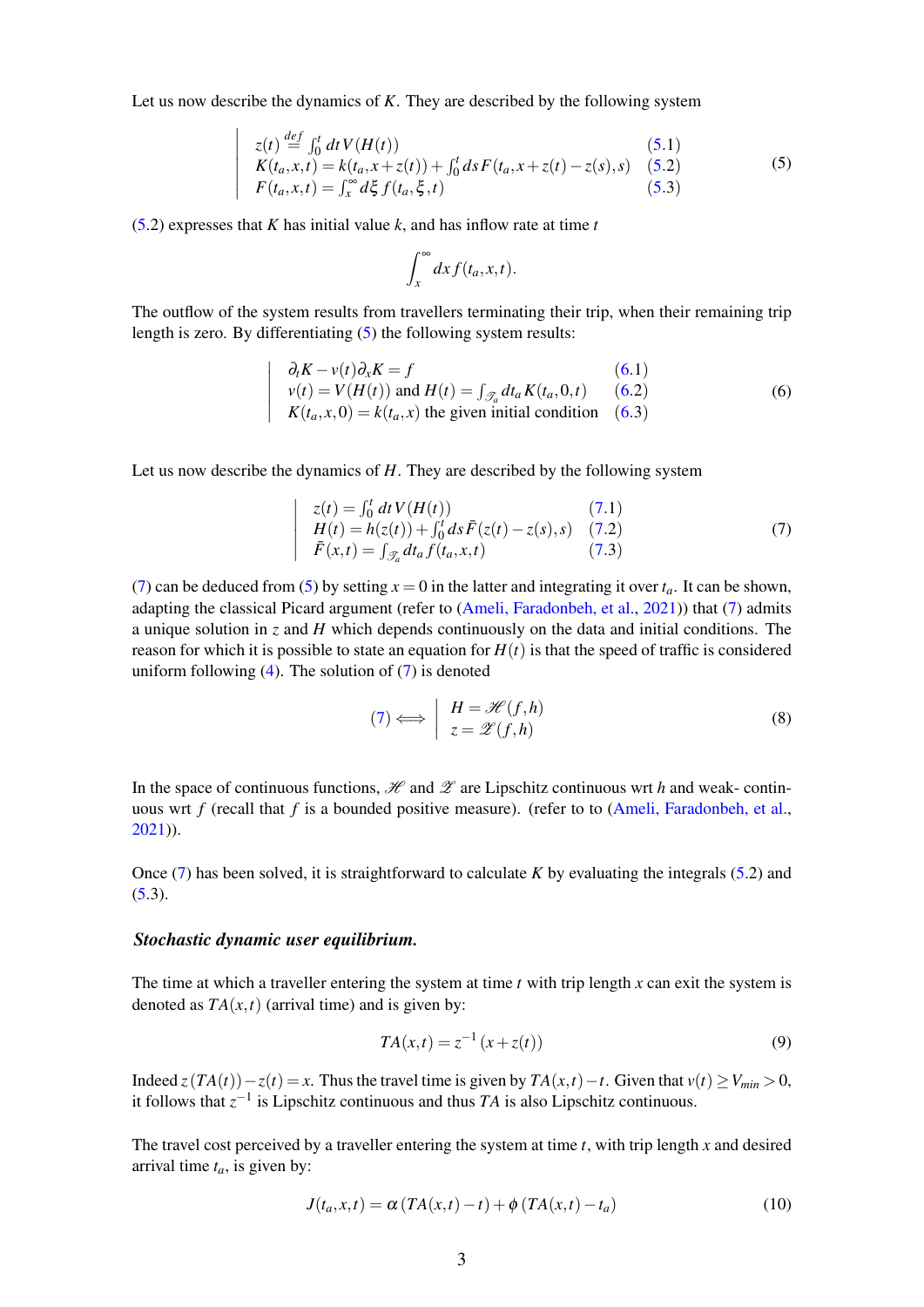where  $\phi$  denotes the penalty. It is a convex function of the difference between the actual and the desired arrival time. A frequently used expression for the penalty  $\phi$  is the following:

$$
\phi(\vartheta) = \beta(-\vartheta)_{+} + \gamma(\vartheta)_{+} \tag{11}
$$

with  $\alpha > \beta$ . Note that  $(y)_{+} \stackrel{def}{=} \max\{y, 0\}$ . *J* is a function of *f* and *h* via [\(10\)](#page-2-3), [\(9\)](#page-2-4) and [\(8\)](#page-2-5):

<span id="page-3-4"></span>
$$
J = \mathscr{J}(f, h) \tag{12}
$$

The Logit stochastic user equilibrium specifies that the demand  $m(t_a, x)$  is disaggregated wrt *t* proportionally to  $\exp[-\zeta J(t_a, x, t)]$ :

<span id="page-3-0"></span>
$$
f(t_a, x, t) = m(t_a, x) \frac{\exp[-\varsigma J(t_a, x, t)]}{\int_{\mathcal{F}} ds \exp[-\varsigma J(t_a, x, s)]}
$$
(13)

 $\zeta$  denotes the sensitivity coefficient of the model. For numerical evaluation [\(13\)](#page-3-0) is better reformulated as:

<span id="page-3-1"></span>
$$
f(t_a, x, t) = \frac{m(t_a, x)}{\int \mathcal{J} ds \exp[-\left[\mathcal{J}(t_a, x, s) - J(t_a, x, t)\right)]}
$$
(14)

[\(13\)](#page-3-0) or  $(14)$  express *f* as a function of *J*:

<span id="page-3-2"></span>
$$
f = \mathcal{F}(J) \tag{15}
$$

Note that [\(13\)](#page-3-0), [\(14\)](#page-3-1) or [\(15\)](#page-3-2) implies that *f* satisfies the demand constraints  $(\mathcal{K})$ .

The SDUE problem can be formulated as the following fixed point problem:

<span id="page-3-3"></span>
$$
\begin{cases}\nf = \mathcal{F}(J) \\
J = \mathcal{J}(f, h)\n\end{cases} (16)
$$

If *m* is a bounded integrable function (i.e.  $m \in L^{\infty}(\mathcal{T}_a \times \mathcal{X})$  then it can be shown that [\(16\)](#page-3-3) admits a fixed point in  $L^{\infty}(\mathcal{T}_a\times\mathcal{X}\times\mathcal{I})$ . The idea is to show the result first in  $L^2$  by a Brouwer-type argument based on the fact that the fixed point problem is set in  $(\mathcal{K})$  which is convex and closed. A similar result can be shown if *m* is distributed over a finite number of values of *ta*. Then [\(16\)](#page-3-3) admits a fixed point which is in  $L^{\infty}(\mathcal{X} \times \mathcal{T})$  for all possible values of  $t_a$ .

A final point: care must be taken with boundary effects. To be specific, let us consider that the fixed point problem [\(16\)](#page-3-3) is set in a departure time interval  $[0, T]$ . Then the travel cost of travellers must be evaluated in the time interval  $[0, T + \max_{x \in \mathcal{X}} (TA(x, T))]$ . Since the travel time of a traveller leaving at time *T* depends on the velocity of travellers during the time-interval  $[T, T + \max_{x \in \mathcal{X}} (TA(x, T))]$  which in turn depends on the inflow into the system during that interval. This inflow must be specified independently of *f*. Typically the corresponding demand will be assumed to be 0.

## *Discretization*

The discretization of the problem addresses the following tasks:

- to calculate *H* given *f* and the initial condition *h* i.e. to provide a numerical approximation of [\(8\)](#page-2-5);
- to calculate *J* given *H* i.e. provide a numerical approximation of [\(9\)](#page-2-4) and [\(12\)](#page-3-4);
- to approximate numerically the Logit assignment formula [\(14\)](#page-3-1) (i.e. the expression of *f* as a function of  $J(15)$  $J(15)$ ).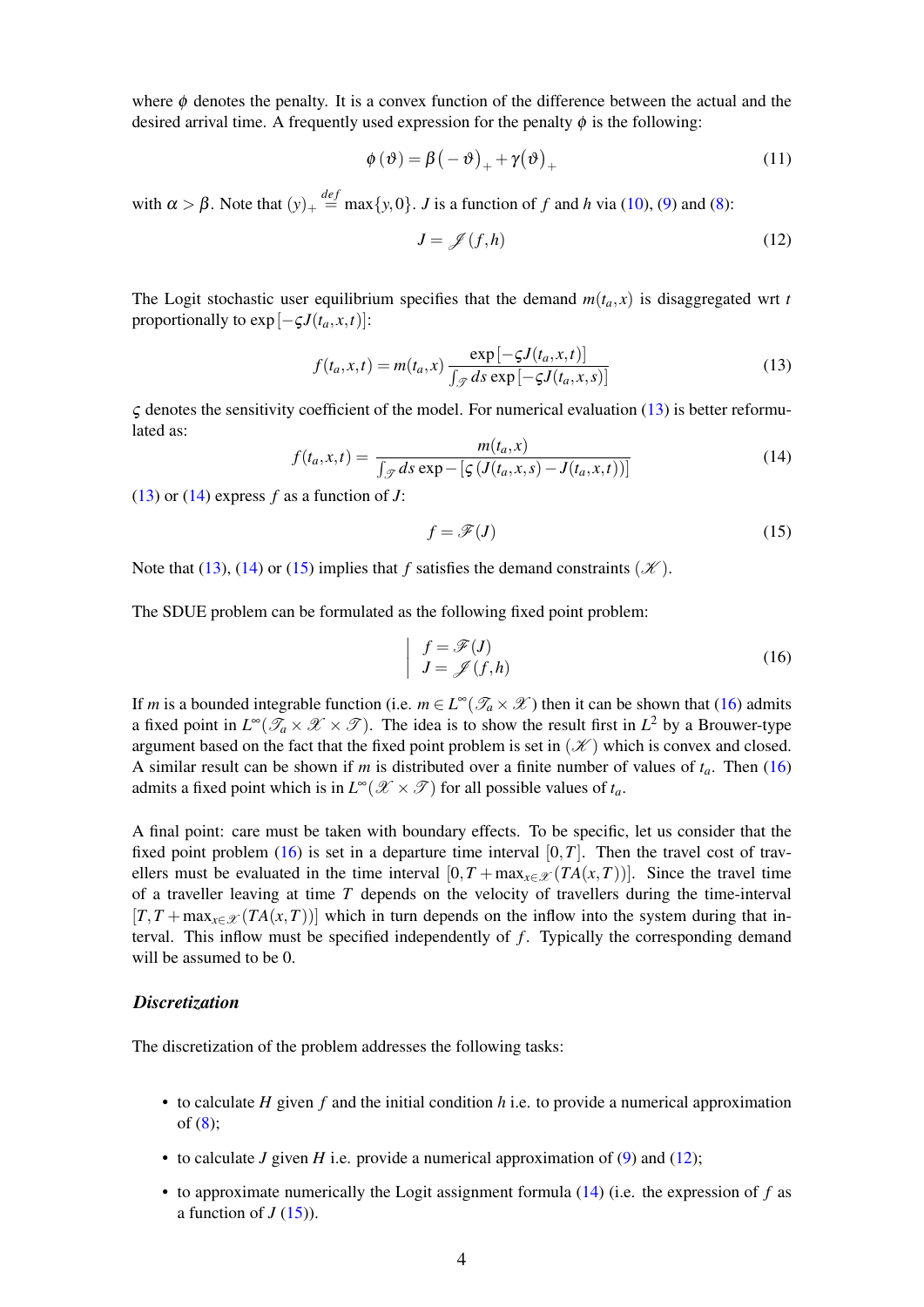Three possible methods can be considered.

- 1. Discretize [\(6\)](#page-2-1) directly. Indeed [\(6.](#page-2-1)1) can be recast as an advection type equation the discretization of which is simple because the wave speed is given by  $v(t)$  in [\(6.](#page-2-1)2). The size of the system can be reduced by integrating [\(6.](#page-2-1)1) over  $t_a \in \mathcal{T}_a$ , thus solving with respect to  $KR(x,t) \stackrel{def}{=} \int_{\mathscr{T}_a} dt_a K(t_a,x,t)$  which satisfies the same equation [\(6.](#page-2-1)1) as *K* but with one order lower dimensionality, since *KR* is only a function of *x* and *t*. Actually since it is possible to solve the dynamics wrt *H* only as in [\(7\)](#page-2-2) we chose instead to solve [\(8\)](#page-2-5) because *H* depends on *t* only.
- 2. Cell-wise discretization of [\(7\)](#page-2-2). The idea is to discretize  $\mathscr T$  into cells  $[t_{n-1}, t_n]$ ,  $n \in \mathscr N$ ,  $\mathscr X$ into cells  $[x_{\ell-1}, x_{\ell}], \ell \in \mathcal{L}$ , and for simplicity's sake we assume the set  $\mathcal{T}_a$  discrete. Then *z* and *H* are approximated by piecewise linear functions defined by the values  $z_n = z(t_n)$ and  $H_n = H(t_n)$ .  $z^{-1}$  need not be explicitly calculated as we need essentially *TA*. *TA* is approximated by a piecewise linear function defined by its values  $TA_{\ell n} = TA(x_{\ell}, t_n)$ . The disaggregated demand *f* is approximated by a piecewise constant function which takes the values  $f_{t_a\ell n} = \int_{x\ell-1}^{x\ell} d\xi \int_{tn-1}^{tn} d\tau f(t_a, \xi, \tau)$ . The demand *m* is also approximated by a piecewise constant function. Thus [\(7\)](#page-2-2) boils down to an explicit Euler scheme for the integration of *z* i.e.  $(7.1)$  $(7.1)$ , whereas  $(7.2)$  can be solved by simply evaluating the right-handside integral.  $\bar{F}$  is evaluated as a piecewise constant function by calculating the integral in [\(7.](#page-2-2)3). *TA* results from [\(9\)](#page-2-4) and then *J* is deduced as a piecewise linear function with values  $J_{t_n\ell n} = TA_{\ell n} - t_n + \phi (TA_{\ell n} - t_a)$ . Finally *f* follows from *J* by [\(14\)](#page-3-1).
- 3. Particle discretization of [\(7\)](#page-2-2). The main difference with the second approach is that the disaggregated demand *f* is described also by particles  $p \in \mathcal{P}$ . The particle discretization is easily put in correspondence with a micro-simulation. Each particle is endowed with a departure time  $TD_p$  (which results from f), an arrival time  $TA_p$ , a remaining trip length  $x_p$ , and a desired arrival time  $t_{a,p}$ . The treatment of the dynamics of the system  $(7)$  are now different. The particle *p* enters the system at time  $TD_p$  which is a data,  $x_p$  decreases at a rate  $v_n = V(H_n)$ , and the particle p exits the system when  $x_p = 0$  which defines  $TA_p$ . The number of particles present in the system yields *H* at any time, thus yield *v* and *z*. The travel cost for particle *p* is given by  $J_p = \alpha (TA_p - TD_p) + \phi (TA_p - t_{a,p})$ . Finally the  $f_{t_q(n)}$  values follow from  $J$  by averaging  $(14)$  for all particles in a cell.

# 3. RESULTS AND DISCUSSION

We implemented and applied our SUE model to the Lyon North network, which includes 1,883 nodes and 3,383 links. The network characteristics are presented in [\(Mariotte, Leclercq, Batista,](#page-6-9) [Krug, & Paipuri,](#page-6-9) [2020\)](#page-6-9). The demand profile includes 62,450 trips trips during the morning peak hours (6:30 AM to 10:40 AM). The data set of the demand profile is published in [\(Ameli, Al](#page-6-10)[isoltani, & Leclercq,](#page-6-10) [2021\)](#page-6-10) and its characteristics considered in this study are detailed in [\(Ameli,](#page-6-5) [Faradonbeh, et al.,](#page-6-5) [2021\)](#page-6-5). The parameters of the scheduling preferences are set based on the study of [\(Lamotte,](#page-6-8) [2018\)](#page-6-8) and  $\zeta = 0.75$  s<sup>-1</sup> based on [\(Long, Szeto, Shi, Gao, & Huang,](#page-6-11) [2015\)](#page-6-11).

To solve the SUE problem, we followed most of the studies in the literature and used a heuristic method based on the method of successive average. The MSA ranking, introduced by [\(Sbayti,](#page-7-3) [Lu, & Mahmassani,](#page-7-3) [2007\)](#page-7-3), is employed to calculate the equilibrium. The main advantage of this method is that it guarantees convergence as it relies on predetermined step size. The convergence results for all user classes of trips are presented in Figure [1\(](#page-5-0)a). The convergence pattern of the algorithm shows that it is stabilized after the fifth iteration. The few variations of different classes are caused by the heuristic nature of the algorithm that explores the solution space. Note that the exploration rate of heuristic methods also depends on the step size [\(Ameli, Lebacque, & Leclercq,](#page-6-12)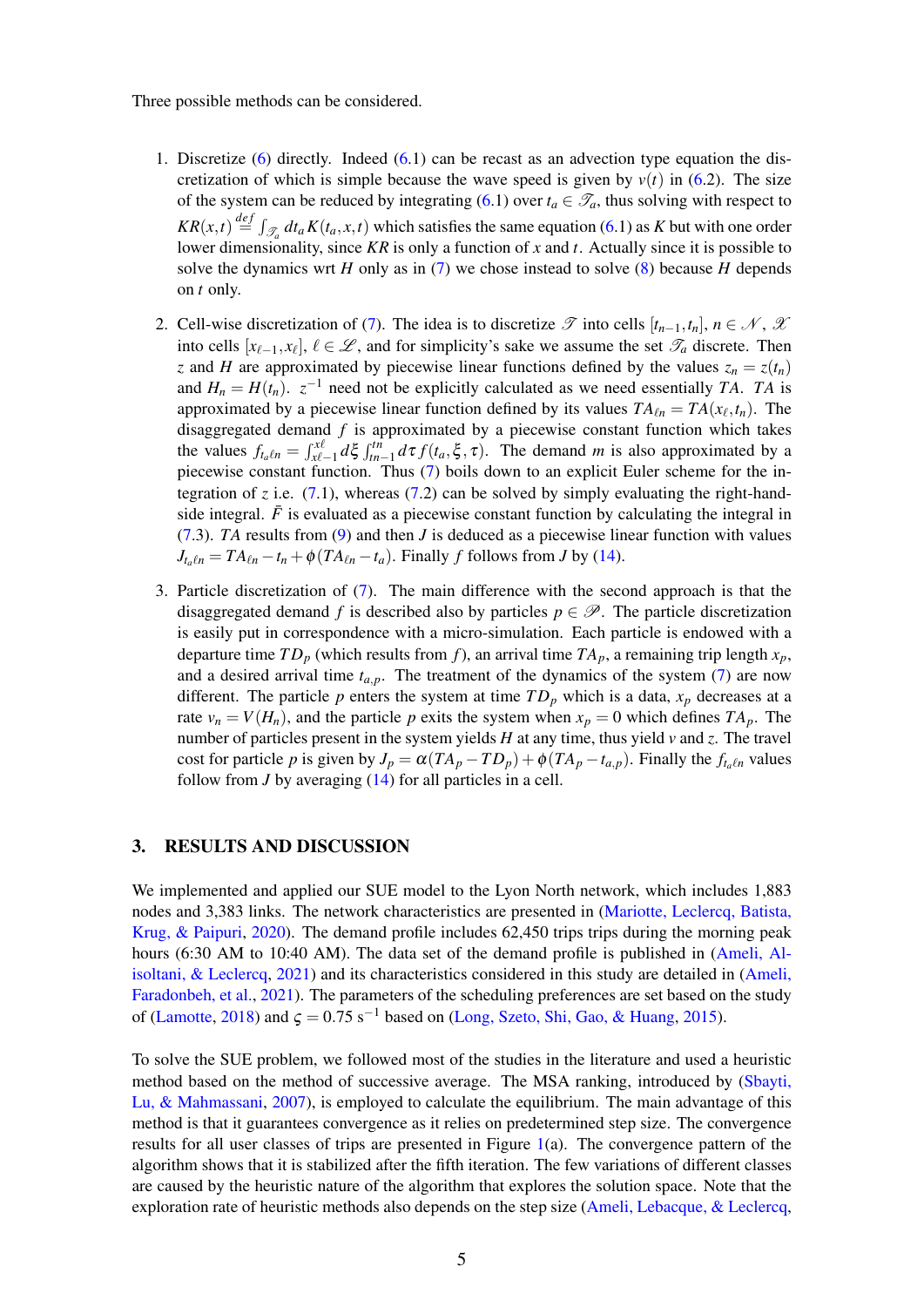[2020\)](#page-6-12).

Figure [1\(](#page-5-0)b) illustrates the final equilibrium departure time and arrival time distributions. Each green diamond denotes the departure time, and each red circle represents the arrival time of a trip, with the duration denoted by a horizontal blue line between the departure and the arrival time. In each class, the trips are sorted based on their trip length. In Figure [1\(](#page-5-0)b), the deformations of the distributions for all classes show that non-regular sorting pattern which is expected for the stochastic UE. The final solution validates the good performance of the solution method.

<span id="page-5-0"></span>

(a) The convergence of the travel cost for each class of users.



(b) Departure and arrival time distributions of the final solution.

Figure 1: Convergence and the solution characteristics.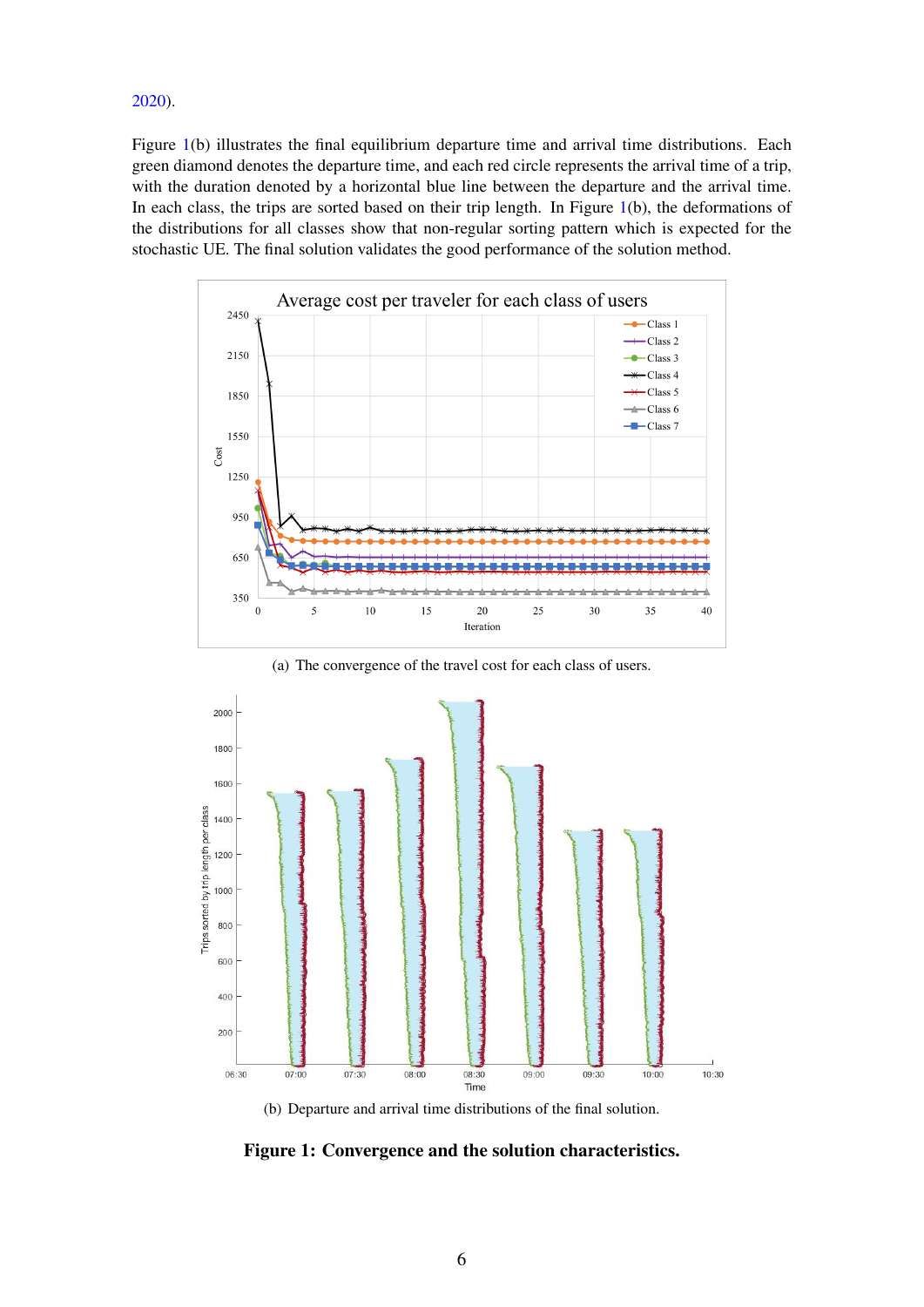### 4. CONCLUSIONS

This study proposed a new formulation for departure time stochastic dynamic user equilibrium problem based on the generalized bathtub model. Based on the analytical analysis, the continuous formulation of the model can consider any distribution for trip length and desired arrival time of the users. In addition, the particle discretization approach is used to extend the model to trip-based formulation in order to address realistic test cases. The application of the proposed framework to the large-scale test case showed that the model and the solution method are capable of representing and solving the stochastic dynamic user equilibrium problem with multiple desired arrival times and heterogeneous trip length for a large number of trips that was little addressed before. The authors are currently preparing an analytical test case to investigate the features of the continuous model and provide some analytical proofs. The second direction is to benchmark the model with other SUE models for macroscopic and microscopic models.

# **REFERENCES**

- <span id="page-6-10"></span>Ameli, M., Alisoltani, N., & Leclercq, L. (2021). *Lyon north realistic trip data set during the morning peak.* Université Gustave Eiffel. Retrieved from [https://doi.org/](https://doi.org/10.25578/HWN8KE) [10.25578/HWN8KE](https://doi.org/10.25578/HWN8KE) doi: 10.25578/HWN8KE
- <span id="page-6-5"></span>Ameli, M., Faradonbeh, M. S. S., Lebacque, J.-P., Abouee-Mehrizi, H., & Leclercq, L. (2021). Departure time choice models in congested transportation systems based on mean field games. *arXiv preprint arXiv:2101.02238*.
- <span id="page-6-12"></span>Ameli, M., Lebacque, J.-P., & Leclercq, L. (2020). Cross-comparison of convergence algorithms to solve trip-based dynamic traffic assignment problems. *Computer-Aided Civil and Infrastructure Engineering*, *35*(3), 219–240.
- <span id="page-6-1"></span>De Palma, A., Ben-Akiva, M., Lefevre, C., & Litinas, N. (1983). Stochastic equilibrium model of peak period traffic congestion. *Transportation Science*, *17*(4), 430–453.
- <span id="page-6-3"></span>Geroliminis, N., & Daganzo, C. F. (2008). Existence of urban-scale macroscopic fundamental diagrams: Some experimental findings. *Transportation Research Part B: Methodological*, *42*(9), 759–770.
- <span id="page-6-4"></span>Jin, W.-L. (2020). Generalized bathtub model of network trip flows. *Transportation Research Part B: Methodological*, *136*, 138–157.
- <span id="page-6-0"></span>Kawakami, S., & Xu, Z. (1964). Dynamic stochastic equilibrium model in multiple vehicle type transportation networks. In *Applications of advanced technologies in transportation engineering* (pp. 403–407).
- <span id="page-6-8"></span>Lamotte, R. A. F. (2018). *Congestion and departure time choice equilibrium in urban road networks* (Tech. Rep.). EPFL.
- <span id="page-6-6"></span>Lim, Y., & Heydecker, B. (2005). Dynamic departure time and stochastic user equilibrium assignment. *Transportation Research Part B: Methodological*, *39*(2), 97–118.
- <span id="page-6-11"></span>Long, J., Szeto, W., Shi, Q., Gao, Z., & Huang, H.-J. (2015). A nonlinear equation system approach to the dynamic stochastic user equilibrium simultaneous route and departure time choice problem. *Transportmetrica A: Transport Science*, *11*(5), 388– 419.
- <span id="page-6-7"></span>Long, J., Yang, H., & Szeto, W. (2021). Departure time choice equilibrium and tolling strategies for a bottleneck with stochastic capacity. *Transportation Science*.
- <span id="page-6-2"></span>Mahmassani, H., & Herman, R. (1984). Dynamic user equilibrium departure time and route choice on idealized traffic arterials. *Transportation Science*, *18*(4), 362–384.
- <span id="page-6-9"></span>Mariotte, G., Leclercq, L., Batista, S., Krug, J., & Paipuri, M. (2020). Calibration and validation of multi-reservoir mfd models: A case study in lyon. *Transportation Research Part B: Methodological*, *136*, 62–86.